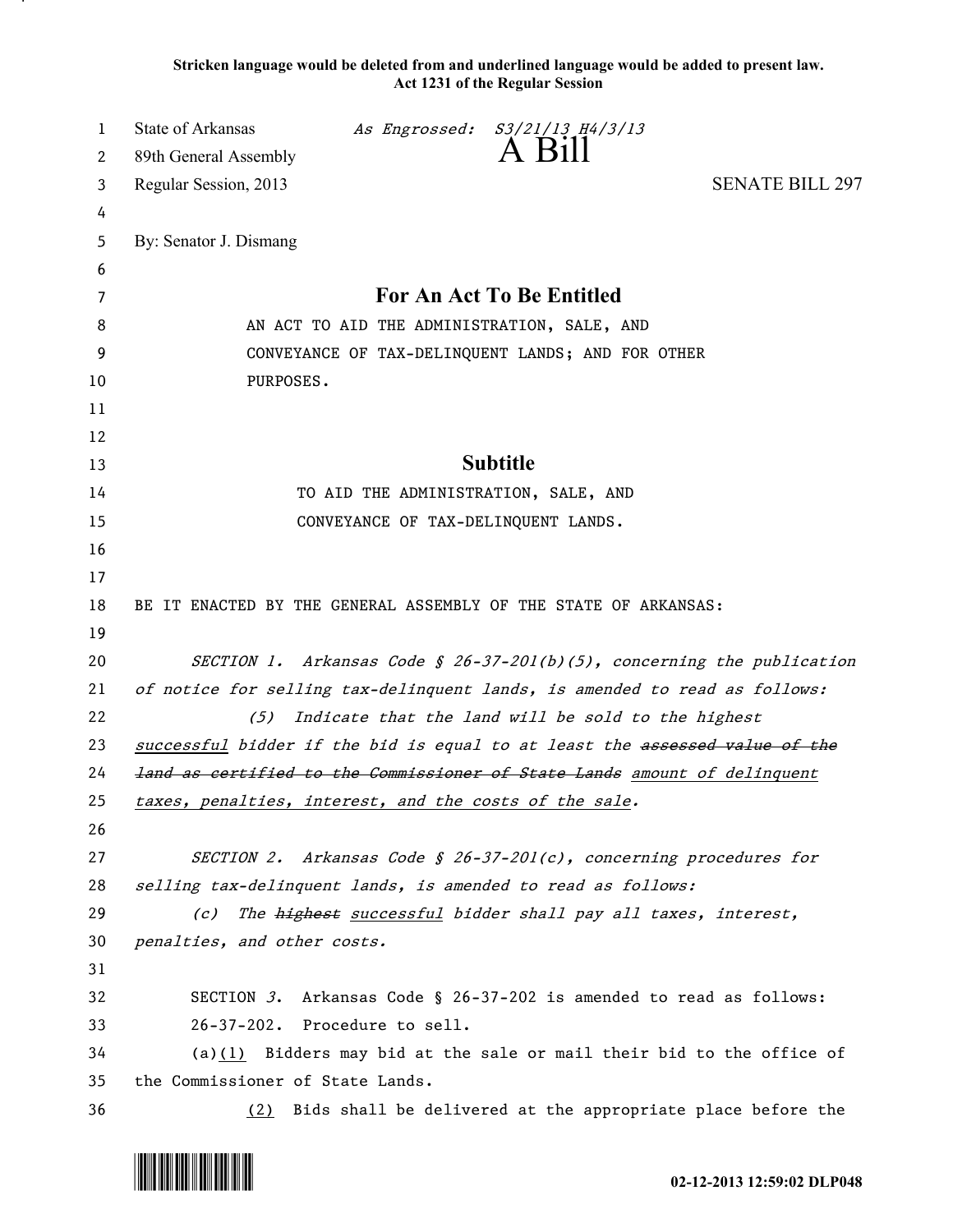02-12-2013 12:59:02 DLP048 deadline established in the notice of the sale. 2 (b)(1) If no one bids at least the assessed value, the Commissioner of State Lands may negotiate a sale. All negotiated sales shall have approval of 4 the Attorney General If at the scheduled public sale a person or entity does not bid at least the amount of delinquent taxes, penalties, interest, and the costs of the sale, the Commissioner of State Lands may negotiate a private sale. (2)(A) Except as provided in subdivision (b)(2)(B) of this section, a negotiated private sale shall be approved by the Attorney General 10 before conveyance of the land by the Commissioner of State Lands. (B) A negotiated private sale that occurs later than two (2) years after the scheduled public sales does not require approval by the 13 Attorney General. (c)(1) The Except as provided in subdivision (c)(2) of this section, the Commissioner of State Lands shall conduct tax-delinquent sales in the 16 county wherein where the land is located;. 17 (2) unless If the Commissioner of State Lands determines that 18 there are not enough sufficient parcels of land located in one (1) county do 19 not exist to justify a single sale in one (1) county only. In that case, the Commissioner of State Lands may hold a tax-delinquent land sale in one (1) 21 location and thereat sell the land located in more than one (1) county if the 22 counties wherein the lands are located are adjoining counties. (d) The sales shall be conducted on the dates specified in the notices required by this subchapter. 25 (e)(1) After a sale of the land by the Commissioner of State Lands, including a negotiated sale, the Commissioner of State Lands shall notify the owner and all interested parties of the right to redeem the land within 28 thirty (30) ten (10) days excluding Saturdays, Sundays, and legal holidays, 29 after the date of the sale by paying all taxes, penalties, interest, and costs due, including the cost of the notice. (2) The notice under subdivision (e)(1) of this section shall be sent by regular mail to the last known address of the owner and all interested parties. 34 (3) If the land is not redeemed, a limited warranty deed will shall be issued by the Commissioner of State Lands to the purchaser. (f) As used in this section, "interested party" has the same meaning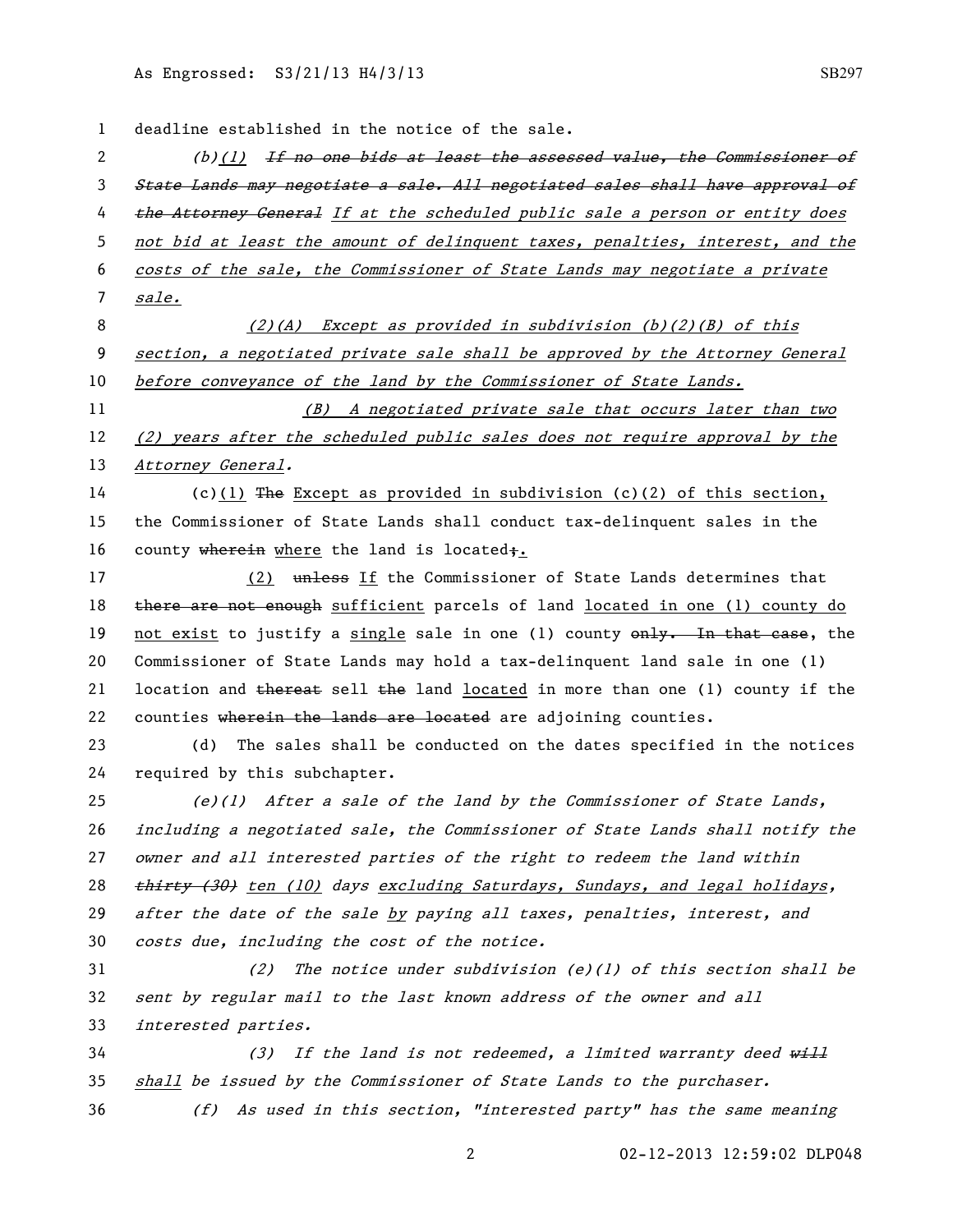1 as in § 26-37-301. SECTION 4. Arkansas Code § 26-37-203 is amended to read as follows: 26-37-203. Conveyance to purchaser -- Contest. 4 (a) If the tax-delinquent land is not redeemed within the thirty day 5 period under § 26-27-202 sold, the Commissioner of State Lands shall convey the tax-delinquent land by issuing a limited warranty deed to the land. 7 (b)(1) Except as provided in  $\frac{1}{100}$  subdivision (b)(2) and (3) of this section, an action to contest the validity of a conveyance under this section or a negotiated sale under § 26-37-101 is barred if not commenced 10 within one (1) year ninety (90) days after the date of the conveyance. (2) A cause of action by a person suffering a mental incapacity, a minor, or a person serving in the United States armed forces during time of war during the one-year period under subdivision (b)(1) of this section is barred if not commenced within two (2) years after the disability is removed, the minor reaches majority, or the person is released from active duty during time of war with the United States armed forces. 17 (3) An action to challenge the validity of a conveyance to a 18 purchase of land that was sold at a negotiated sale under § 26-27-101 is 19 barred if not commenced within ninety (90) days after the date of the conveyance. (c) A deed issued after January 1, 1987, by the Commissioner of State Lands is not void or voidable on the ground that the county did not strictly comply with the laws governing tax-delinquent land. (d) This section does not prevent a taxpayer from contesting the validity of a deed issued by the Commissioner of State Lands on the ground that taxes have actually been paid. SECTION 5. Arkansas Code § 26-38-202 is amended to read as follows: 26-38-202. Complaint. (a) The Commissioner of State Lands on behalf of the State of Arkansas or the purchaser, donee, or redemptor of the real property from the state, or the grantees of a purchaser, donee, or redemptor of the real property from the state, shall file in the office of the clerk of the circuit court of the county in which the forfeited real property is situated a complaint

 requesting that title be quieted and confirmed to the real property described in the complaint.